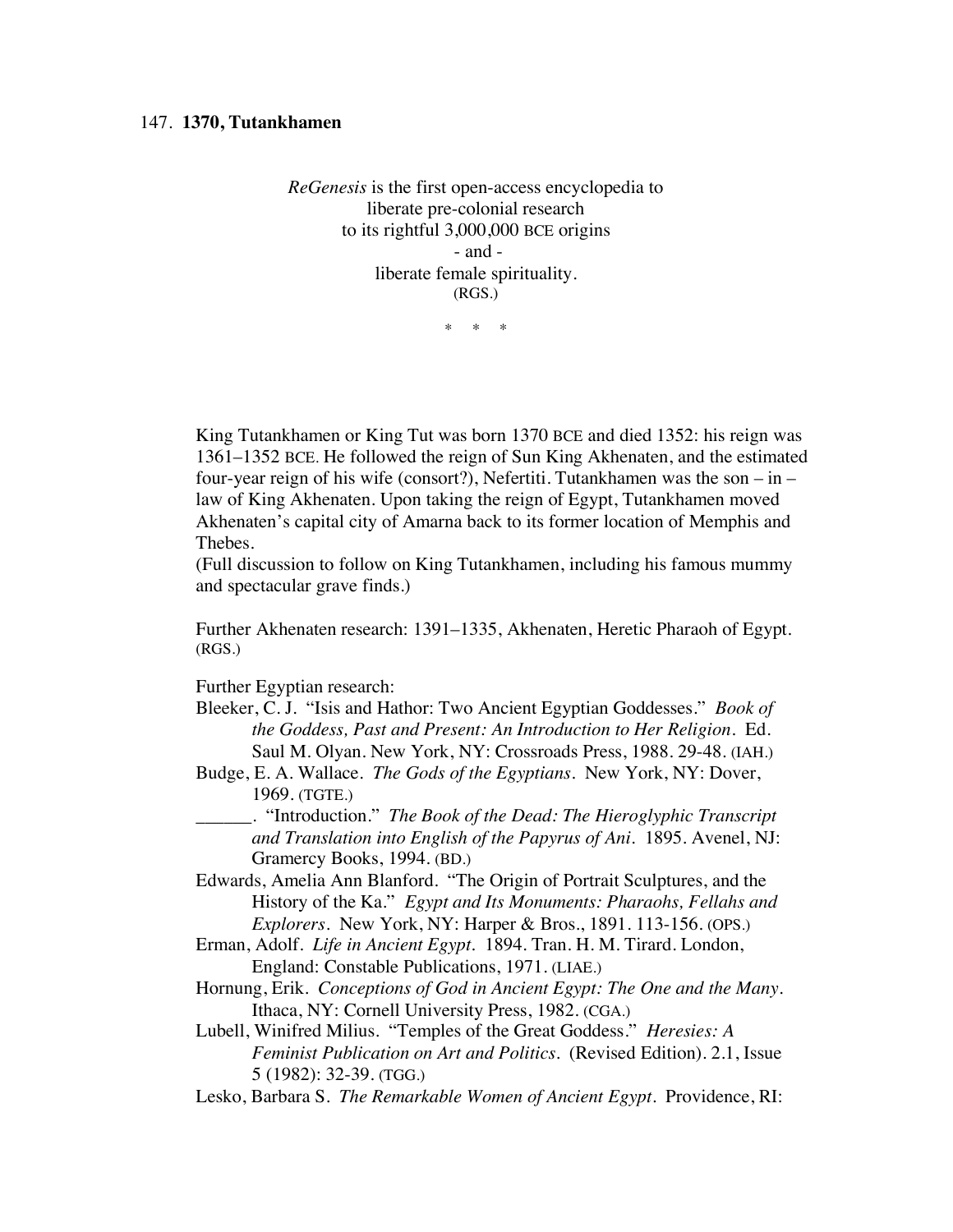BC Scribe, 1987. (RW.)

- \_\_\_\_\_. Ed. *Women's Earliest Records: From Ancient Egypt and Western Asia*. Atlanta, GA: Scholars Press, 1989. (WER.)
- \_\_\_\_\_. *The Great Goddesses of Egypt*. Norman, OK: University of Oklahoma Press, 1999. (GGOE.)
- Showerman, Grant. *The Great Mother of the Gods*. 1902. Chicago, IL: Argonaut, 1969. (GMG.)
- Witt, Reginald Eldred. *Isis in the Graeco-Roman World*. (*Isis in the Ancient World.)* Ithaca, NY: Cornell University Press, 1971. (IG.)

IMAGE: TUTANKHAMEN'S GOLD FUNERARY MASK: VALLEY OF THE KINGS, EGYPT.

PHOTO: © GSA. DESCRIPTION: TUTANKHAMEN'S GOLD FUNERARY MASK WITH FAIENCE, PLUS VULTURE GODDESS NEKHBET (NECHBET OR NEKHEBIT) AND SERPENT GODDESS ISIS OR BUTO \* ON HIS BROW: FROM TOMB IN VALLEY OF THE KINGS, EGYPT.

SLIDE LOCATION RE-GENESIS PHASE 2, SHEET 3, ROW 2, SLEEVE 4, SLIDE #244, 1350 BCE.

IT\_RPT\_S3\_R2\_SL4\_S244.jpg

SHOT ON LOCATION: MUSEUM OF EGYPTIAN ANTIQUITIES: CAIRO, EGYPT. NOTE 1: \* BUTO IS ALSO KNOWN AS WEDJAT, WADJET, EDJO AND UDJO. NOTE 2: DOUBLE GODDESS VULTURE AND COBRA (DG: 83-84). NOTE 3:

AMONG THE EARLIEST DEITIES CONNECTED WITH THE PHARAOHS WERE THE GODDESSES OF THE SOUTH AND THE NORTH, THE VULTURE AND THE COBRA. NEKHBET, THE VULTURE, WAS THE GODDESS OF THE SOUTH, AND ESSENTIALLY THE PROTECTOR OF THE KING. IT WAS THIS ROLE OF PROTECTOR THAT PERHAPS CAUSED THE VULTURE TO BE CHOSEN AS HER EMBLEM (OR INCARNATION), FOR THE VULTURE HAVING A LARGER SPREAD OF WING THAN ANY OTHER EGYPTIAN BIRD GIVES A GREATER SENSE OF PROTECTION WHEN SEEN COVERING HER NESTLINGS. … THE CULT OF THE COBRA [WADJET] WAS [ALSO] VERY ANCIENT IN EGYPT, SO MUCH SO THAT IN HIEROGLYPHS THE CORRECT DETERMINATIVE FOR THE WORD 'GODDESS,' OR FOR THE NAME OF A GODDESS, IS THE PICTURE OF THE COBRA. …THE COBRA WITH SPREAD HOOD READY TO STRIKE WAS WORN BY ALL PHARAOHS ON THE FOREHEAD AS THE EMBLEM OF ROYALTY (STWE: 114-115; RGS).

NOTE 4: FIELDWORK PROJECT 1985-1989.

IMAGE: TUTANKHAMEN'S CEREMONIAL ITEMS: VALLEY OF THE KINGS, EGYPT. PHOTO: © GSA. DESCRIPTION: ILLUSTRATION OF TUTANKHAMEN ROYAL CEREMONIAL DESIGN INC. ASTARTE'S FIVE POINTED STAR AND LION HEAD SEKHMET AT WAIST: FROM VALLEY OF THE KINGS' TOMB. SLIDE LOCATION EGYPT, SHEET 35, ROW 2, SLEEVE 1, SLIDE #250, 1350 BCE. CO\_EGY\_S35\_R2\_SL1\_S250.jpg SHOT ON LOCATION: MUSEUM OF EGYPTIAN ANTIQUITIES: CAIRO, EGYPT. NOTE 1: FIELDWORK PROJECT 1985-1989.

IMAGE: TUTANKHAMEN'S GOLD FUNERARY MASK: VALLEY OF THE KINGS, EGYPT. © GSA. DESCRIPTION: SLIDE LOCATION EGYPT, SHEET , ROW , SLEEVE , SLIDE #, BCE. NOTE 1: FIELDWORK PROJECT 1985-1989. PHOTO NOTE: ILLUSTRATION TBD, CHRISI KARVONIDES' TEAM.